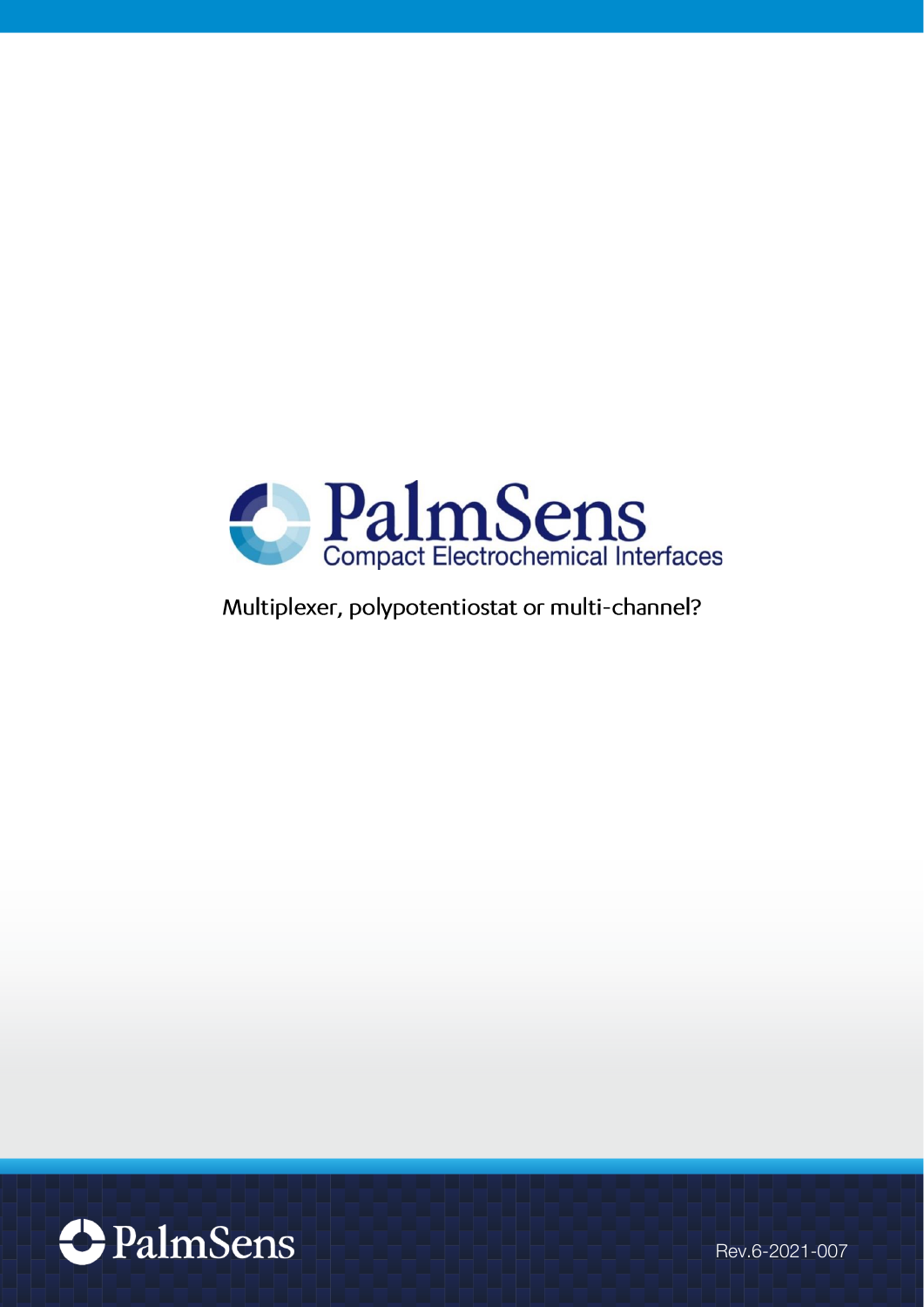# Introduction

PalmSens offers you different ways of performing your experiment with as little time investment as possible, e.g. measuring more than one sample at the same time is an easy way to save time. Here you will find a brief explanation what the different possibilities for measuring more than one sample at a time are. This will help you to choose the ideal PalmSens instrument to support your application.

# Multiplexer

The MUX8-R2, [MUX8, MUX16,](http://www.palmsens.com/en/instruments/palmsens/tab#3) [EmStatMUX8 and EmStatMUX16](http://www.palmsens.com/en/instruments/emstatmux/) are multiplexer instruments. While the first two ones are extensions for a PalmSens or an EmStat the latter ones are EmStats with an integrated multiplexer.

The MUX8-R2 is the successor of the MUX8 and MUX16. The MUX8-R2 has a maximum of 8 cells, but the MUX8-R2 can be combined with another MUX8-R2 to create 16 cells. You can combine MUX8-R2s to up to 128 cells.

A multiplexer is like a multi way valve. One potentiostat is connected to this valve and the valve (the multiplexer) switches the connection of the potentiostat between the different channels.



Figure 1 - Functional diagram of an 8-channel multiplexer

For most methods the switching is done after the experiment is finished (e.g. DPV, CV), but for time depending methods like chronoamperometry (amperometric detection) or (open circuit) potentiometry the channel can be switched between each point of the measurement within 25 milliseconds. So virtually the measurement is done parallel. It doesn't matter if the electrode systems are in separated cells or share one solution, since only one set of reference electrode (RE), counter electrode (CE) and working electrode (WE) is active at a time.

> A multiplexer is an economic solution to increase the efficiency of your sample throughput, but it never measures different electrodes at the exact same point in time.

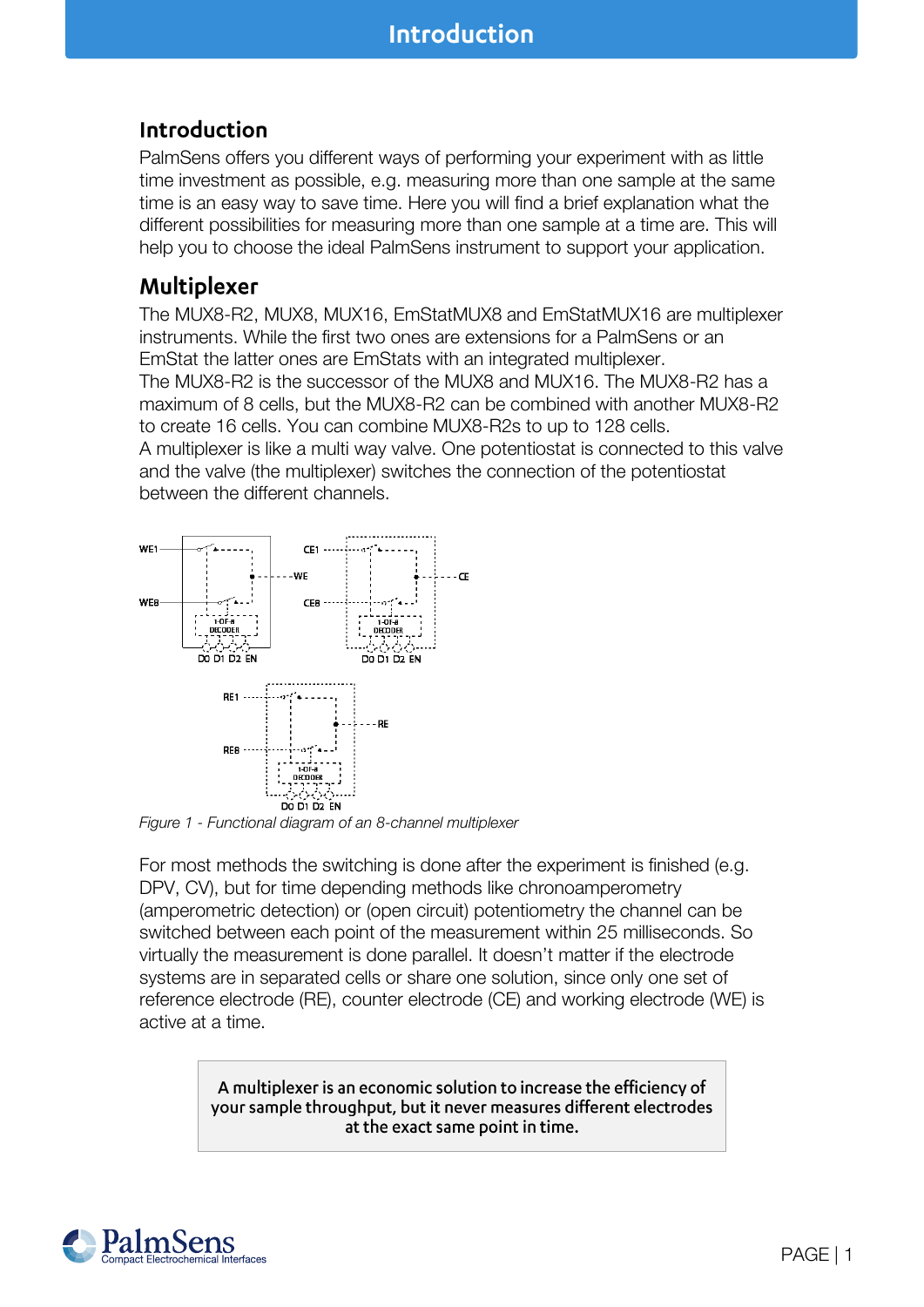# Polypotentiostat

A [PalmSens with BiPot](http://www.palmsens.com/en/instruments/palmsens/tab#4) module is polypotentiostat. A polypotentiostat is a single potentiostat with multiple WEs, but just one RE and one CE. Since it is one potentiostat all electrodes need to be in the same cell. The working electrodes will all be measured parallel, so you could perform four CVs absolutely synchronized at four different working electrodes in the same solution. Since the electrodes belong all to the same potentiostat they depend on each other. As a consequence the WE number one determines what the other WEs should do. You can apply to the other working electrodes either a constant potential or the electrodes follow the WE number one but you can choose a potential offset. For example your WE1 could do a CV and the other WEs do the same CV but number two with 200 mV of an anodic shift, number thee 400 mV and number four 600 mV.

> A polypotentiostat is a good instrument to measure a lot of electrodes in the same solution at exactly the same time, for example to perform electrochemical polishing with gold electrodes.

> But however the experiments are not independent and need to be in the same cell and the WEs need to perform the same method or have a constant potential.

The MultiPalmSens4 can also be used as a polypotentiostat by synchronizing multiple channels.

For more information, continue reading [our application note about using multi](https://www.palmsens.com/knowledgebase-article/app-note-synchronized-measurements-with-the-multipalmsens4-polypotentiostat/)[channel instruments as polypotentiostats.](https://www.palmsens.com/knowledgebase-article/app-note-synchronized-measurements-with-the-multipalmsens4-polypotentiostat/)